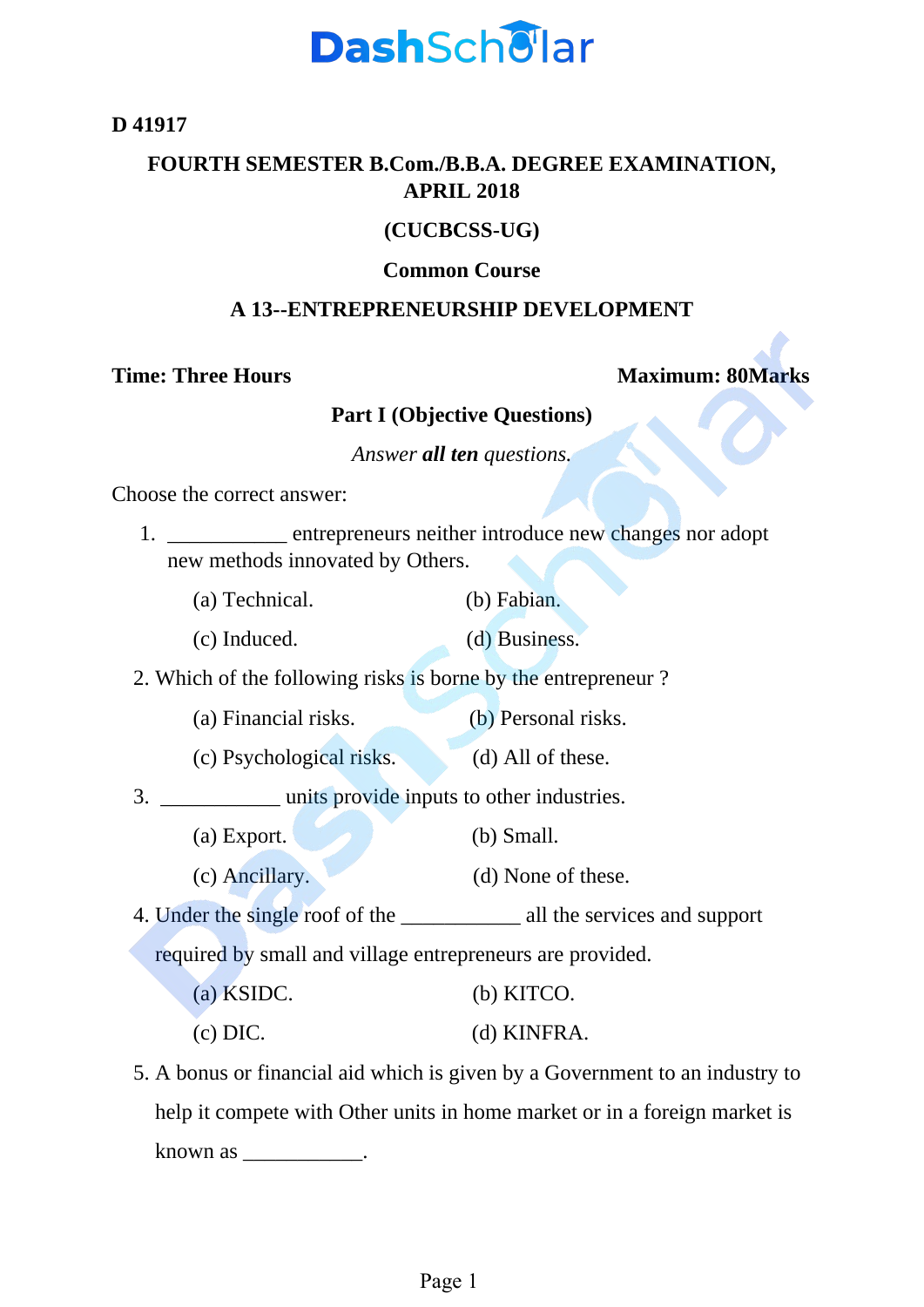

(a) Subsidy. (b) Concession.

(c) Bounties. (d) None of these.

Fill in the blanks :

6. \_\_\_\_\_\_\_\_\_\_\_\_\_ refers to any investment opportunity which is to be exploited for profit.

7. Project formulation means\_\_\_\_\_\_\_\_\_\_ study.

- 8. \_\_\_\_\_\_\_\_\_\_\_ is a network technique of scheduling and controlling the project where activity times cannot be precisely estimated.
- 9. \_\_\_\_\_\_\_\_\_\_\_ analysis is a technique commonly used to assess expected product profitability.
- 10. **Example 10. incubators transit the findings of research and development** into new products and technologies.

 $(10 \times 1 = 10 \text{ marks})$ 

## **Part II (Short Answer Questions)**

*Answer any eight out of the ten questions in two or three sentences.*

- 11. Define Entrepreneurship.
- 12. What is business incubator ?
- 13. What are quantifiable projects ?
- 14. What is project management ?
- 15. What do you understand by Project Selection ?
- 16. What do you understand by technical analysis ?
- 17. What is an activity related to network work analysis ?
- 18. What is project report?
- 19. What is subsidy ?
- 20. What is bridge Capital ?

 $(8 \times 2 = 16 \text{ marks})$